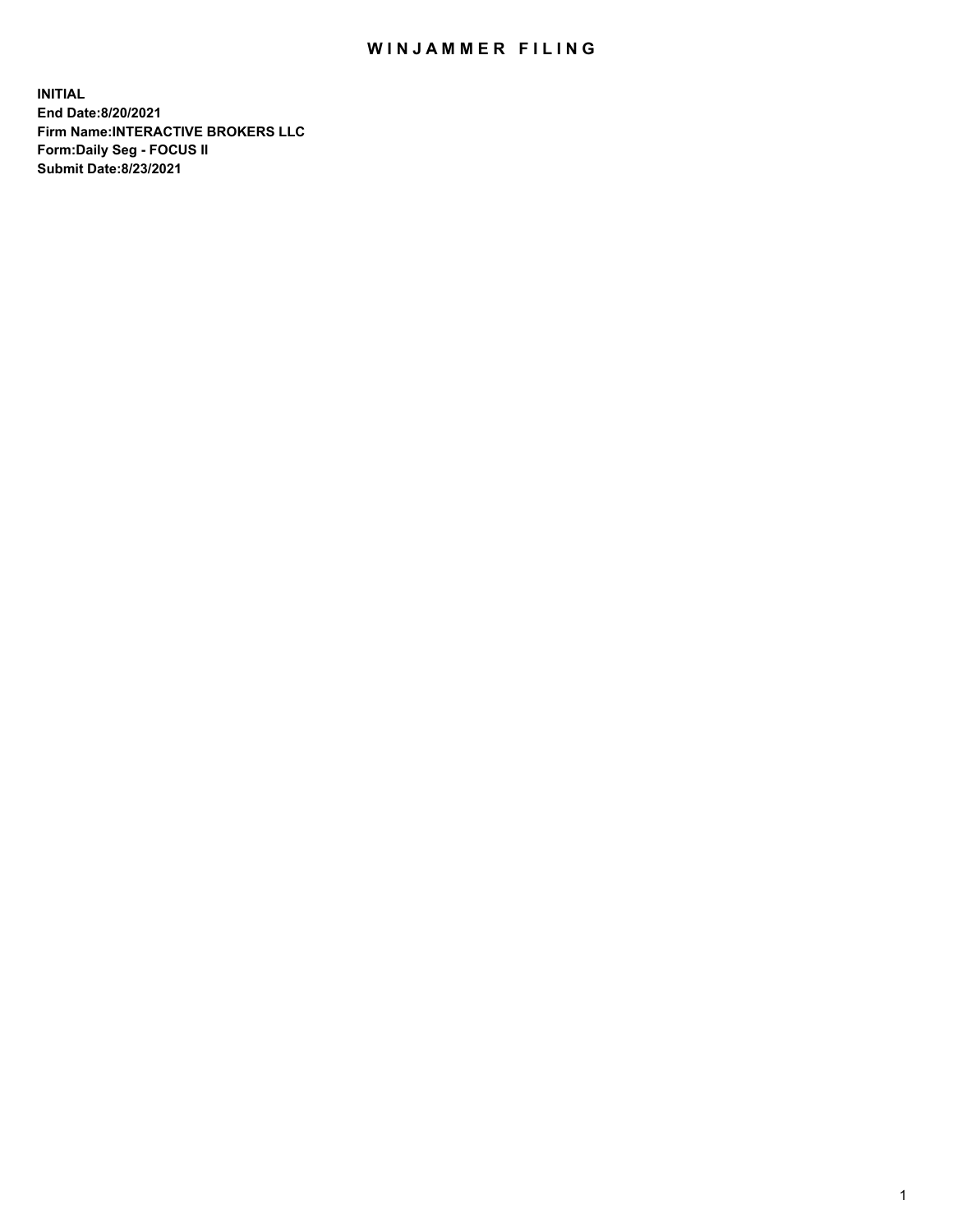**INITIAL End Date:8/20/2021 Firm Name:INTERACTIVE BROKERS LLC Form:Daily Seg - FOCUS II Submit Date:8/23/2021 Daily Segregation - Cover Page**

| Name of Company                                                                                                                                                                                                                                                                                                                | <b>INTERACTIVE BROKERS LLC</b>                                                   |  |
|--------------------------------------------------------------------------------------------------------------------------------------------------------------------------------------------------------------------------------------------------------------------------------------------------------------------------------|----------------------------------------------------------------------------------|--|
| <b>Contact Name</b>                                                                                                                                                                                                                                                                                                            | James Menicucci                                                                  |  |
| <b>Contact Phone Number</b>                                                                                                                                                                                                                                                                                                    | 203-618-8085                                                                     |  |
| <b>Contact Email Address</b>                                                                                                                                                                                                                                                                                                   | jmenicucci@interactivebrokers.c<br>om                                            |  |
| FCM's Customer Segregated Funds Residual Interest Target (choose one):<br>a. Minimum dollar amount: ; or<br>b. Minimum percentage of customer segregated funds required:% ; or<br>c. Dollar amount range between: and; or<br>d. Percentage range of customer segregated funds required between:% and%.                         | <u>0</u><br>$\overline{\mathbf{0}}$<br>155,000,000 245,000,000<br>0 <sub>0</sub> |  |
| FCM's Customer Secured Amount Funds Residual Interest Target (choose one):<br>a. Minimum dollar amount: ; or<br>b. Minimum percentage of customer secured funds required:% ; or<br>c. Dollar amount range between: and; or<br>d. Percentage range of customer secured funds required between:% and%.                           | <u>0</u><br>$\overline{\mathbf{0}}$<br>80,000,000 120,000,000<br>0 <sub>0</sub>  |  |
| FCM's Cleared Swaps Customer Collateral Residual Interest Target (choose one):<br>a. Minimum dollar amount: ; or<br>b. Minimum percentage of cleared swaps customer collateral required:% ; or<br>c. Dollar amount range between: and; or<br>d. Percentage range of cleared swaps customer collateral required between:% and%. | <u>0</u><br>$\underline{\mathbf{0}}$<br>0 <sub>0</sub><br>0 <sub>0</sub>         |  |

Attach supporting documents CH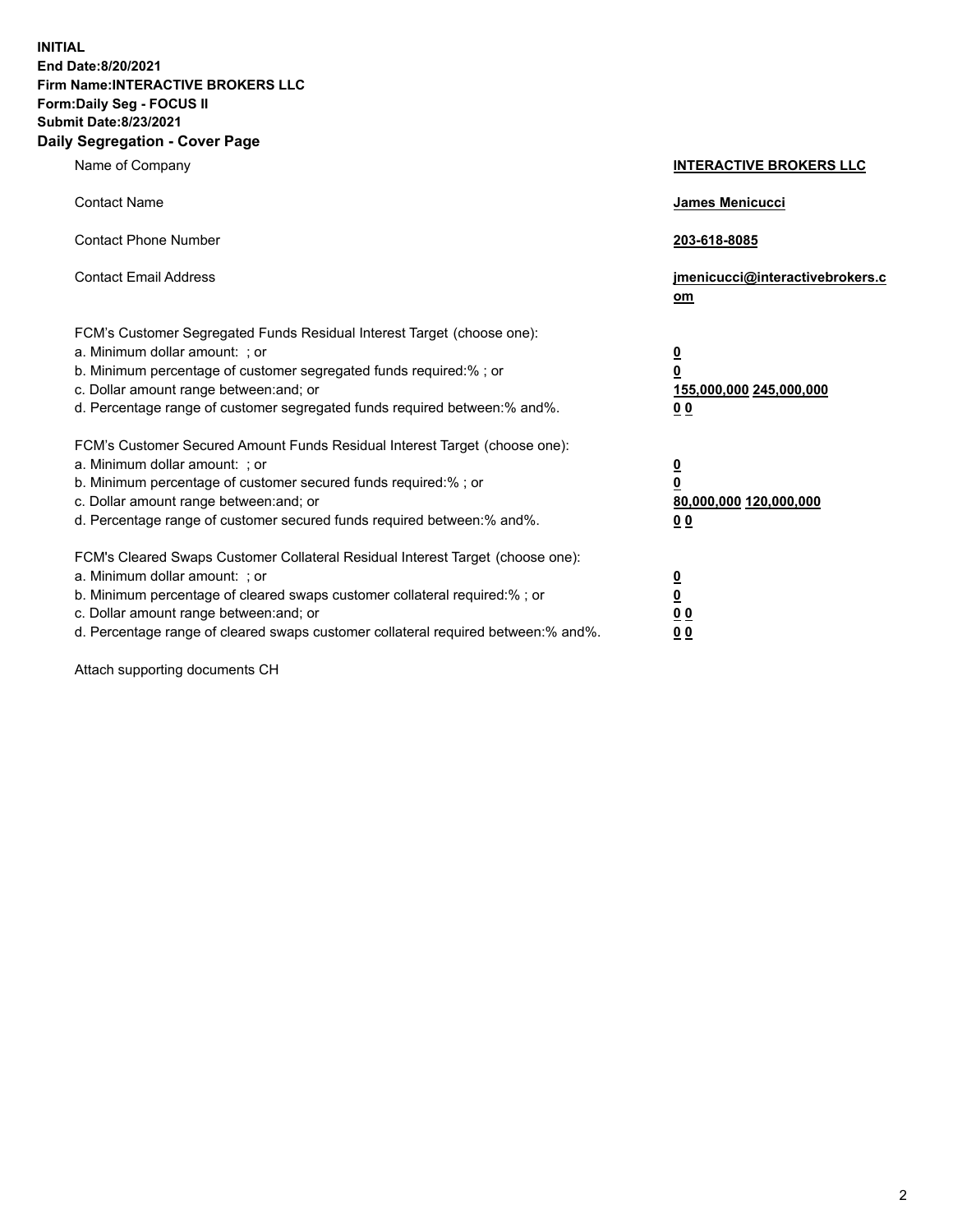**INITIAL End Date:8/20/2021 Firm Name:INTERACTIVE BROKERS LLC Form:Daily Seg - FOCUS II Submit Date:8/23/2021 Daily Segregation - Secured Amounts**

## Foreign Futures and Foreign Options Secured Amounts Amount required to be set aside pursuant to law, rule or regulation of a foreign government or a rule of a self-regulatory organization authorized thereunder **0** [7305] 1. Net ledger balance - Foreign Futures and Foreign Option Trading - All Customers A. Cash **500,576,643** [7315] B. Securities (at market) **0** [7317] 2. Net unrealized profit (loss) in open futures contracts traded on a foreign board of trade **-6,816,152** [7325] 3. Exchange traded options a. Market value of open option contracts purchased on a foreign board of trade **104,294** [7335] b. Market value of open contracts granted (sold) on a foreign board of trade **-12,292** [7337] 4. Net equity (deficit) (add lines 1. 2. and 3.) **493,852,493** [7345] 5. Account liquidating to a deficit and account with a debit balances - gross amount **11,685** [7351] Less: amount offset by customer owned securities **0** [7352] **11,685** [7354] 6. Amount required to be set aside as the secured amount - Net Liquidating Equity Method (add lines 4 and 5) **493,864,178** [7355] 7. Greater of amount required to be set aside pursuant to foreign jurisdiction (above) or line 6. **493,864,178** [7360] FUNDS DEPOSITED IN SEPARATE REGULATION 30.7 ACCOUNTS 1. Cash in banks A. Banks located in the United States **91,567,772** [7500] B. Other banks qualified under Regulation 30.7 **0** [7520] **91,567,772** [7530] 2. Securities A. In safekeeping with banks located in the United States **349,996,500** [7540] B. In safekeeping with other banks qualified under Regulation 30.7 **0** [7560] **349,996,500** [7570] 3. Equities with registered futures commission merchants A. Cash **0** [7580] B. Securities **0** [7590] C. Unrealized gain (loss) on open futures contracts **0** [7600] D. Value of long option contracts **0** [7610] E. Value of short option contracts **0** [7615] **0** [7620] 4. Amounts held by clearing organizations of foreign boards of trade A. Cash **0** [7640] B. Securities **0** [7650] C. Amount due to (from) clearing organization - daily variation **0** [7660] D. Value of long option contracts **0** [7670] E. Value of short option contracts **0** [7675] **0** [7680] 5. Amounts held by members of foreign boards of trade A. Cash **178,904,057** [7700] B. Securities **0** [7710] C. Unrealized gain (loss) on open futures contracts **-7,068,865** [7720] D. Value of long option contracts **104,294** [7730] E. Value of short option contracts **-12,292** [7735] **171,927,194** [7740] 6. Amounts with other depositories designated by a foreign board of trade **0** [7760] 7. Segregated funds on hand **0** [7765] 8. Total funds in separate section 30.7 accounts **613,491,466** [7770] 9. Excess (deficiency) Set Aside for Secured Amount (subtract line 7 Secured Statement Page 1 from Line 8) **119,627,288** [7380] 10. Management Target Amount for Excess funds in separate section 30.7 accounts **80,000,000** [7780] 11. Excess (deficiency) funds in separate 30.7 accounts over (under) Management Target **39,627,288** [7785]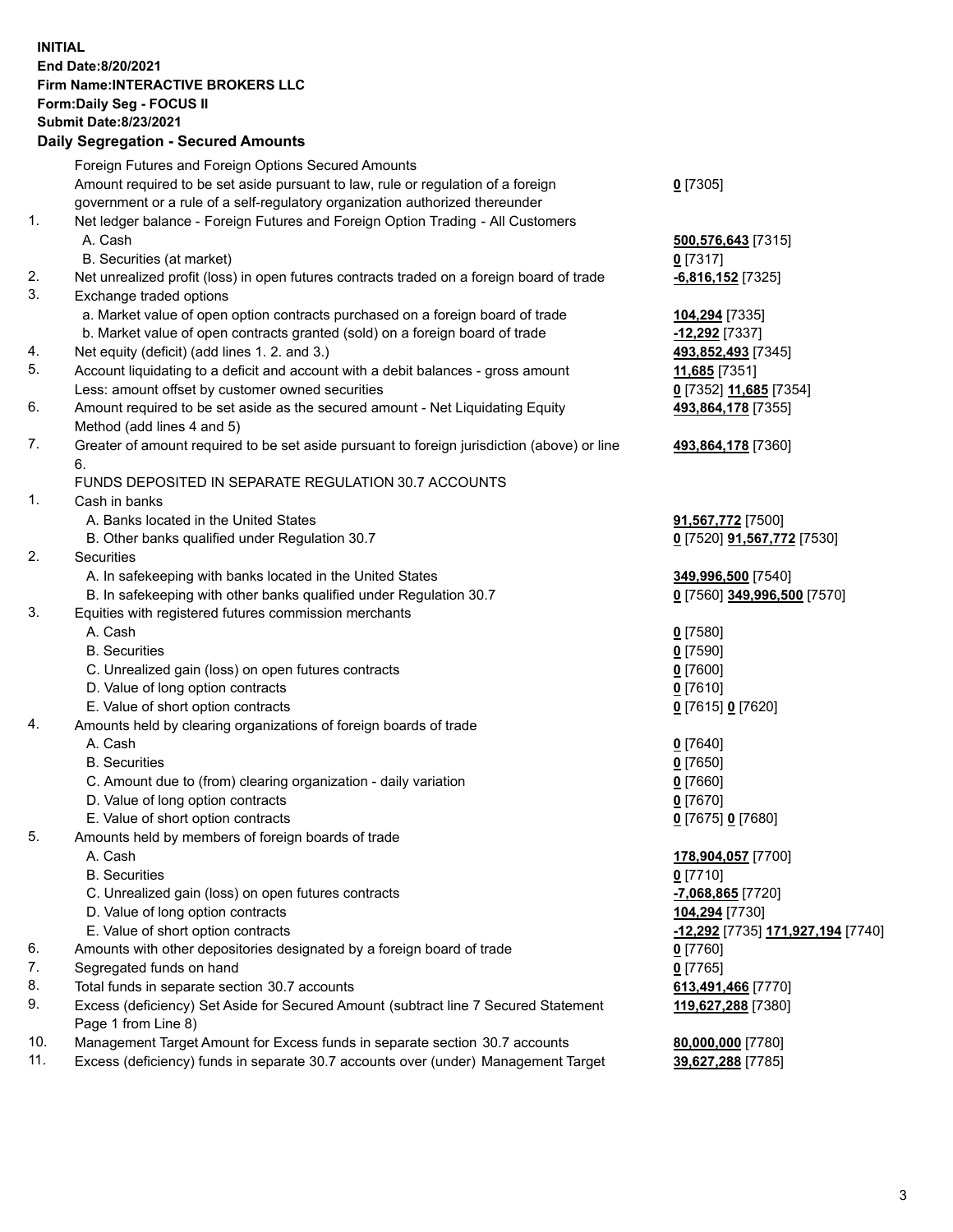**INITIAL End Date:8/20/2021 Firm Name:INTERACTIVE BROKERS LLC Form:Daily Seg - FOCUS II Submit Date:8/23/2021 Daily Segregation - Segregation Statement** SEGREGATION REQUIREMENTS(Section 4d(2) of the CEAct) 1. Net ledger balance A. Cash **6,886,231,081** [7010] B. Securities (at market) **0** [7020] 2. Net unrealized profit (loss) in open futures contracts traded on a contract market **-27,193,065** [7030] 3. Exchange traded options A. Add market value of open option contracts purchased on a contract market **281,775,920** [7032] B. Deduct market value of open option contracts granted (sold) on a contract market **-258,778,723** [7033] 4. Net equity (deficit) (add lines 1, 2 and 3) **6,882,035,213** [7040] 5. Accounts liquidating to a deficit and accounts with debit balances - gross amount **1,227,550** [7045] Less: amount offset by customer securities **0** [7047] **1,227,550** [7050] 6. Amount required to be segregated (add lines 4 and 5) **6,883,262,763** [7060] FUNDS IN SEGREGATED ACCOUNTS 7. Deposited in segregated funds bank accounts A. Cash **1,512,119,054** [7070] B. Securities representing investments of customers' funds (at market) **3,143,405,065** [7080] C. Securities held for particular customers or option customers in lieu of cash (at market) **0** [7090] 8. Margins on deposit with derivatives clearing organizations of contract markets A. Cash **1,991,423,533** [7100] B. Securities representing investments of customers' funds (at market) **427,710,075** [7110] C. Securities held for particular customers or option customers in lieu of cash (at market) **0** [7120] 9. Net settlement from (to) derivatives clearing organizations of contract markets **-7,967,819** [7130] 10. Exchange traded options A. Value of open long option contracts **280,957,542** [7132] B. Value of open short option contracts **-258,407,912** [7133] 11. Net equities with other FCMs A. Net liquidating equity **0** [7140] B. Securities representing investments of customers' funds (at market) **0** [7160] C. Securities held for particular customers or option customers in lieu of cash (at market) **0** [7170] 12. Segregated funds on hand **0** [7150] 13. Total amount in segregation (add lines 7 through 12) **7,089,239,538** [7180] 14. Excess (deficiency) funds in segregation (subtract line 6 from line 13) **205,976,775** [7190] 15. Management Target Amount for Excess funds in segregation **155,000,000** [7194] **50,976,775** [7198]

16. Excess (deficiency) funds in segregation over (under) Management Target Amount Excess